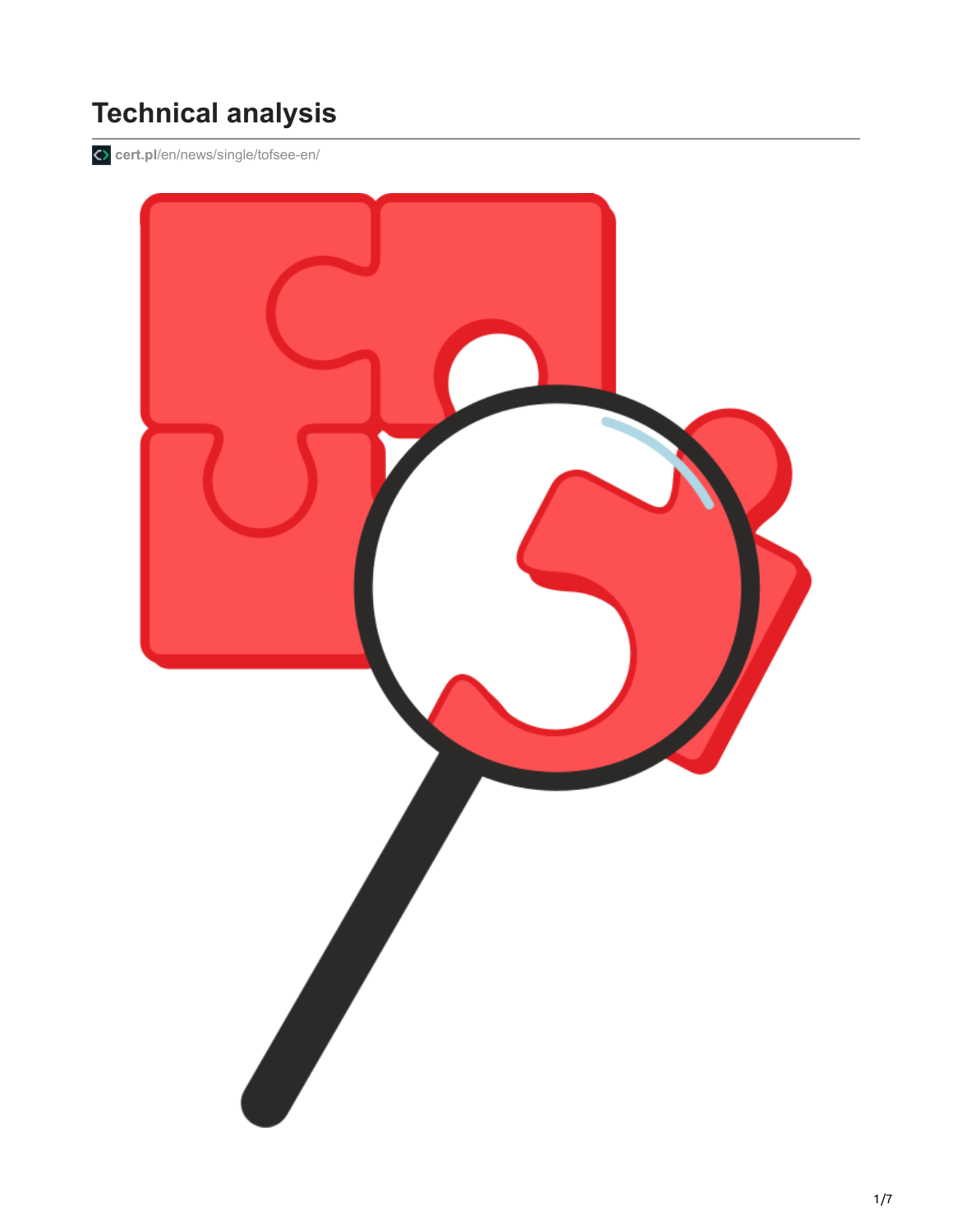Tofsee, also known as Gheg, is another botnet analyzed by CERT Polska. Its main job is to send spam, but it is able to do other tasks as well. It is possible thanks to the modular design of this malware – it consists of the main binary (the one user downloads and infects with), which later downloads several additional modules from the C2 server – they modify code by overwriting some of the called functions with their own. An example of some actions these modules perform is spreading by posting click-bait messages on Facebook and VKontakte (Russian social network).

Bot communicates with the botmaster using non-standard protocol built on top of TCP. The first message after establishing the connection is always sent by the server – the most important thing it contains is a random 128-byte key used for encrypting further communication. It is therefore impossible to decode the communication if one wasn't listening right from its beginning.

At all times, bot keeps a list of resources (in the form of linked list) in memory. Just after bot starts, the list is almost empty and contains only basic information, such as bot ID, but it is quickly filled by data received from the server in further messages. Resources can take different forms – for example, it might be a list of mail subjects to be used in spam, but DLL libraries extending bot capabilities are treated as named resources as well. Additionally, one of resources – *work\_srv* – contains a list of C2 IP addresses. It is one of the first messages sent by server and, interestingly, may not contain itself – in this case, connection is soon terminated and a random server from the newly received list is chosen as communication partner. This usually happens during connection to one of C2s hardcoded in the binary – effectively, they act as "pointer" to real servers.

All sent emails are randomized – for this purpose, Tofsee uses a special script language (an example file is in technical analysis section). Its body contains macros, which will be replaced randomly by certain strings of characters during parsing – for example *%RND\_SMILE* will be substituted by one of several emoticons. Thanks to this randomization, simpler spam filters might pass these messages through.

The C2 IP address list is hardcoded in the binary in an encrypted form. The algorithm used for obfuscation is very simple – it XORs the message with the hardcoded key.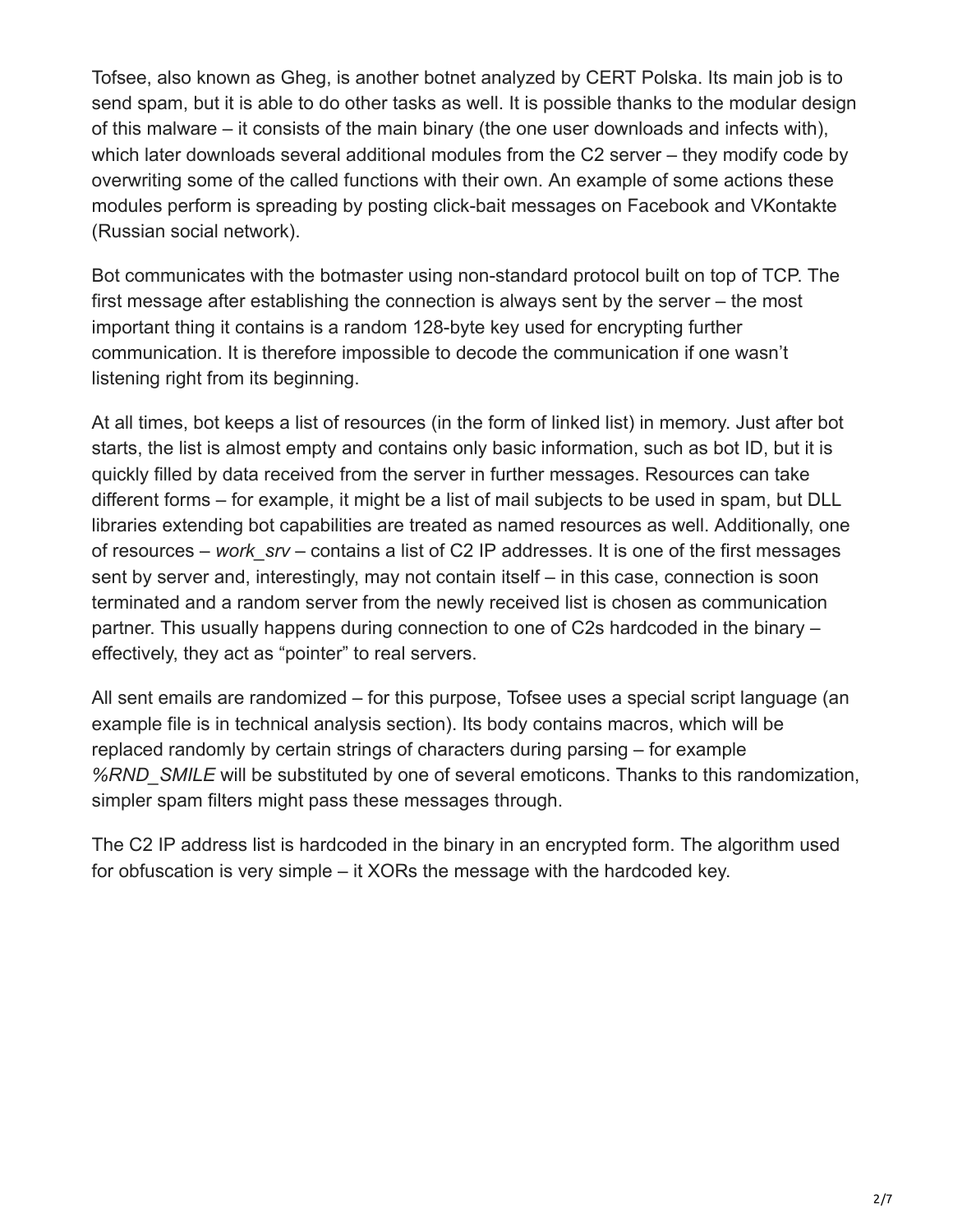#### i zie



Data decrypts to three IP+port pairs – at least in the analyzed sample, the port was equal to 443 for all of them. The probable reason is to conceal communication by using port dedicated for SSL traffic.

### **Communication protocol**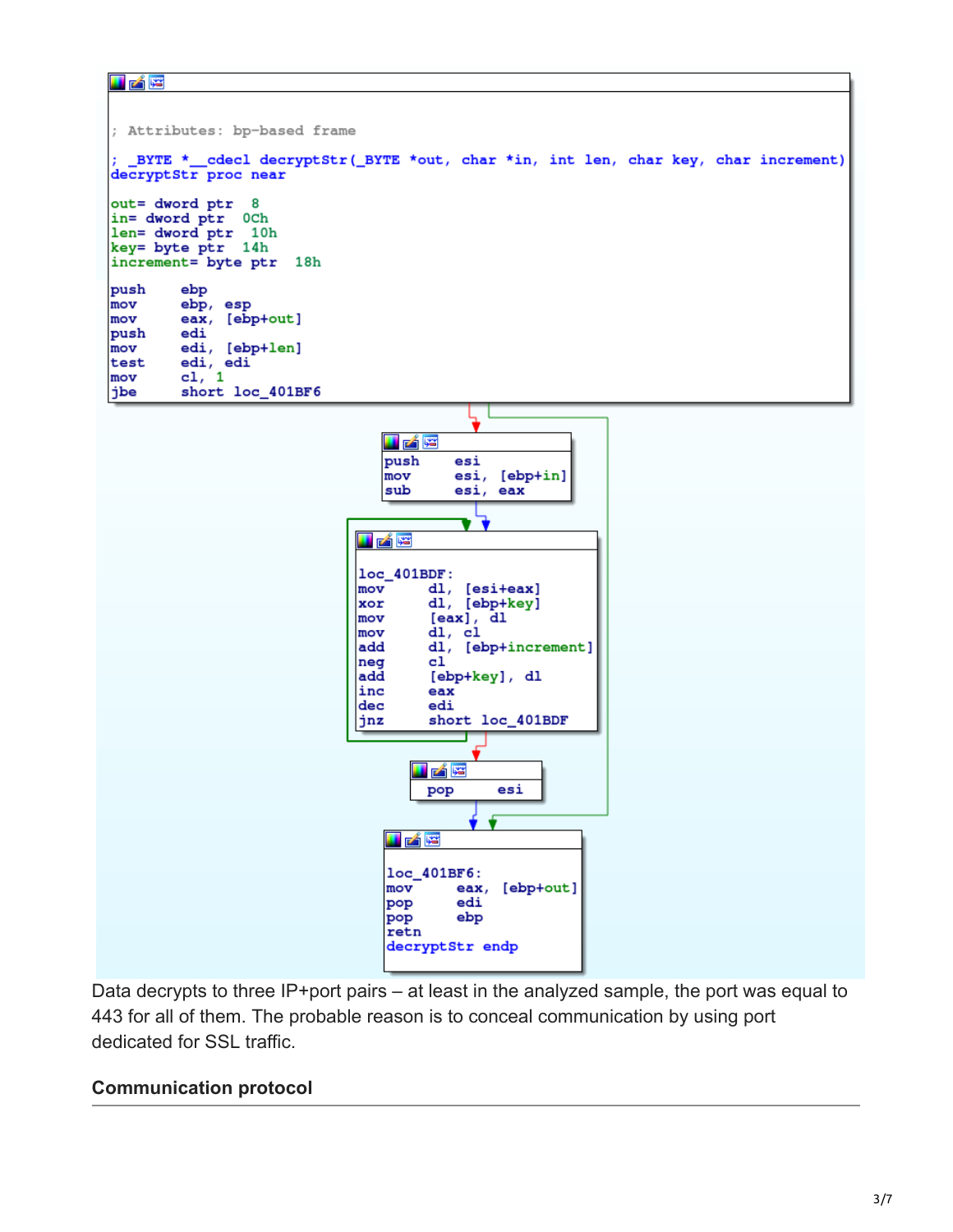After establishing TCP connection the first message is sent by the server. Its size is always 200 bytes long (though not all bytes are used – the final ones seem to be reserved, perhaps for future expansion of the protocol). This message is also obfuscated by simple bitwise operations:

Decrypted data form the following structure (we were not able to find the meaning of some of the fields):

From this point on all traffic (both incoming and outgoing) is encrypted using the the 128-byte key received in the first message. The key is modified after every sent or received byte, so it is impossible to decrypt the transmission without listening to it from the beginning. XORing is used in such a way, that a single function can both encrypt and decrypt messages:

Parameters:

- *data* raw data
- *key* short, 7-byte key, initialized by "abcdefg" bytes before the first message
- *main\_key* 128-byte key from the greeting message
- *it* number of bytes sent/received till now

All messages (except the greeting) consist of header and payload. The header is represented by the following structure:

The protocol supports data compression, but it is only used for bigger messages. Fields *op*, *subop1* and *subop2* are certain constants defining message type. The binary contains code handling a large number of types, but in practice, only a fraction of them is used.

Payload is sent after the header. Its exact structure and contents depend on message type – some of them will be described in details below.

The first message sent by the bot has types {1,0,0} (*op*, *subop1* and *subop2*, respectively) and is a quite big structure:

Some of the field names (such as *lid\_file\_upd*) we got for free – we did not have to reverse them by analyzing their usage, since bot saved them under those exact indices to internal data structure, mapping variable names to their contents.

Server response can have different forms as well. The simplest one – *op*=0 – means an empty response (or end of transmission consisting of multiple messages). If *op*=2, the server sends us a new resource – the message payload is in this case of the following structure:

Usually after connecting to C2 server hardcoded in the binary the first message (after greeting) received by the bot is a single resource named *work\_srv*, which contains a list of a couple of IP addresses and ports (this time different than 443), on which true C2 servers are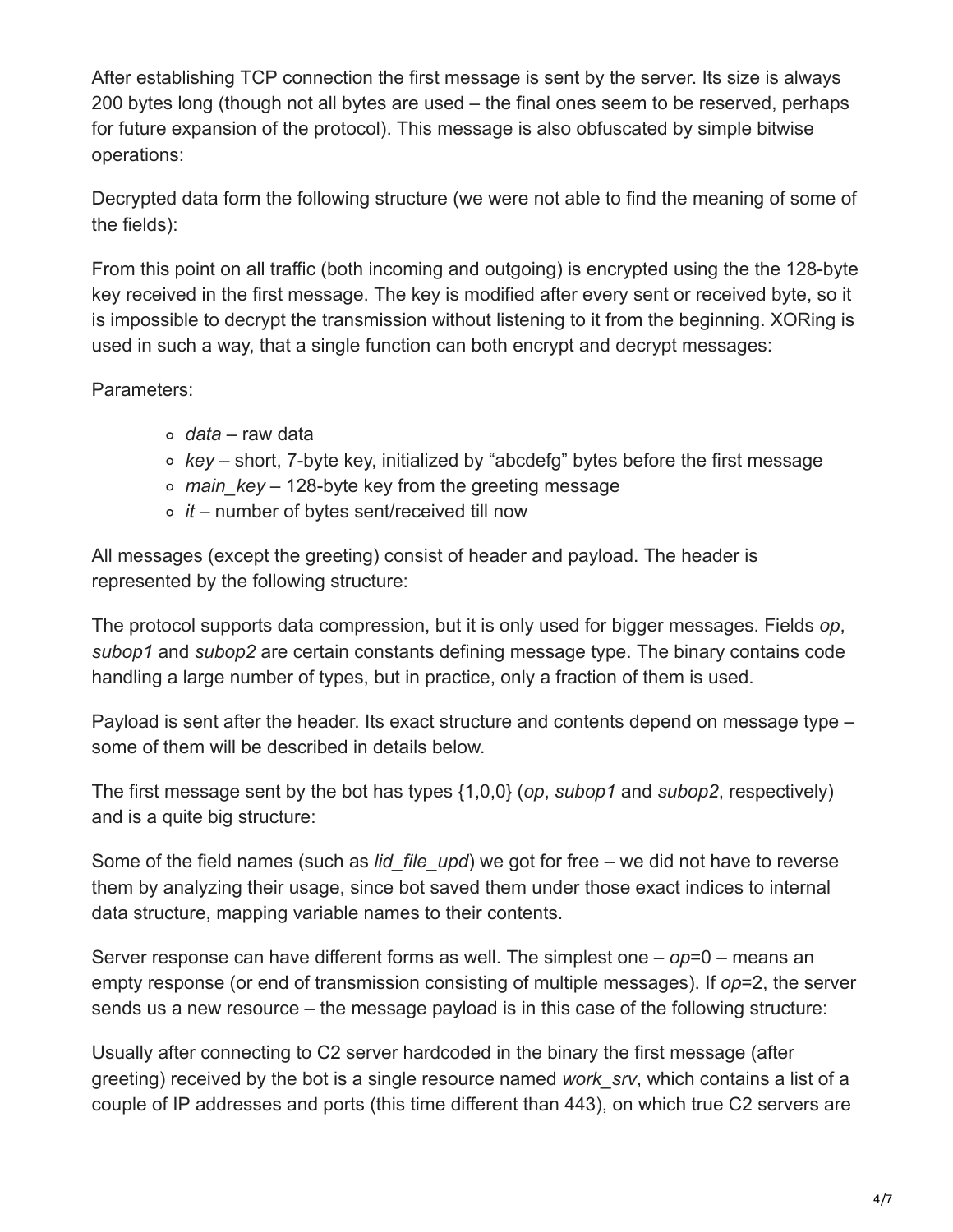listening. The bot then disconnects from the current server and, after a while, starts the communication over with one of the freshly obtained IPs.

If *op*=1, the message's meaning depends on *subop2* and, additionally, first four bytes of payload (which are apparently used as flags in this case). For example, if these conditions are met: *op*=1, *subop2*&1=0, *flags*=4, the message is a C2 request for all resources the bot has. The bot's response is then a concatenated list of resources in a form similar to the showed above, after which server sends tens or hundreds type 2 messages (containing resources) – resources, which bot does not have yet.

### **Resources**

Every resource is identified by its type – a small integer (up to 40, but most of them are below 10) and a short name, such as "priority". Some of the most interesting types include:

#### Type 5

Contains plugin DLLs. Since they don't have all of their symbols stripped, we could quickly guess plugins' tasks. As of today, Tofsee downloads the following plugins:

| Name of resource – number | <b>DLL</b> name       | <b>DLL MD5 hash</b>              |
|---------------------------|-----------------------|----------------------------------|
| 1                         | ddosR.dll             | fbc7eebe4a56114e55989e50d8d19b5b |
| 2                         | antibot.dll           | a3ba755086b75e1b654532d1d097c549 |
| 3                         | snrpR.dll             | 385b09563350897f8c941b47fb199dcb |
| 4                         | proxyR.dll            | 4a174e770958be3eb5cc2c4a164038af |
| 5                         | webmR.dll             | 78ee41b097d402849474291214391d34 |
| 6                         | protect.dll           | 624c5469ba44c7eda33a293638260544 |
| $\overline{7}$            | locsR.dll             | 2d28c116ca0783046732edf4d4079c77 |
| 10                        | host <sub>R.dll</sub> | c90224a3f8b0ab83fafbac6708b9f834 |
| 11                        | text.dll              | 48ace17c96ae8b30509efcb83a1218b4 |
| 12                        | smtp.dll              | 761e654fb2f47a39b69340c1de181ce0 |
| 13                        | blist.dll             | e77c0f921ef3ff1c4ef83ea6383b51b9 |
| 14                        | miner.dll             | 47405b40ef8603f24b0e4e2b59b74a8c |
| 15                        | img.dll               | e0b0448dc095738ab8eaa89539b66e47 |
| 16                        | spread1.dll           | 227ec327fe7544f04ce07023ebe816d5 |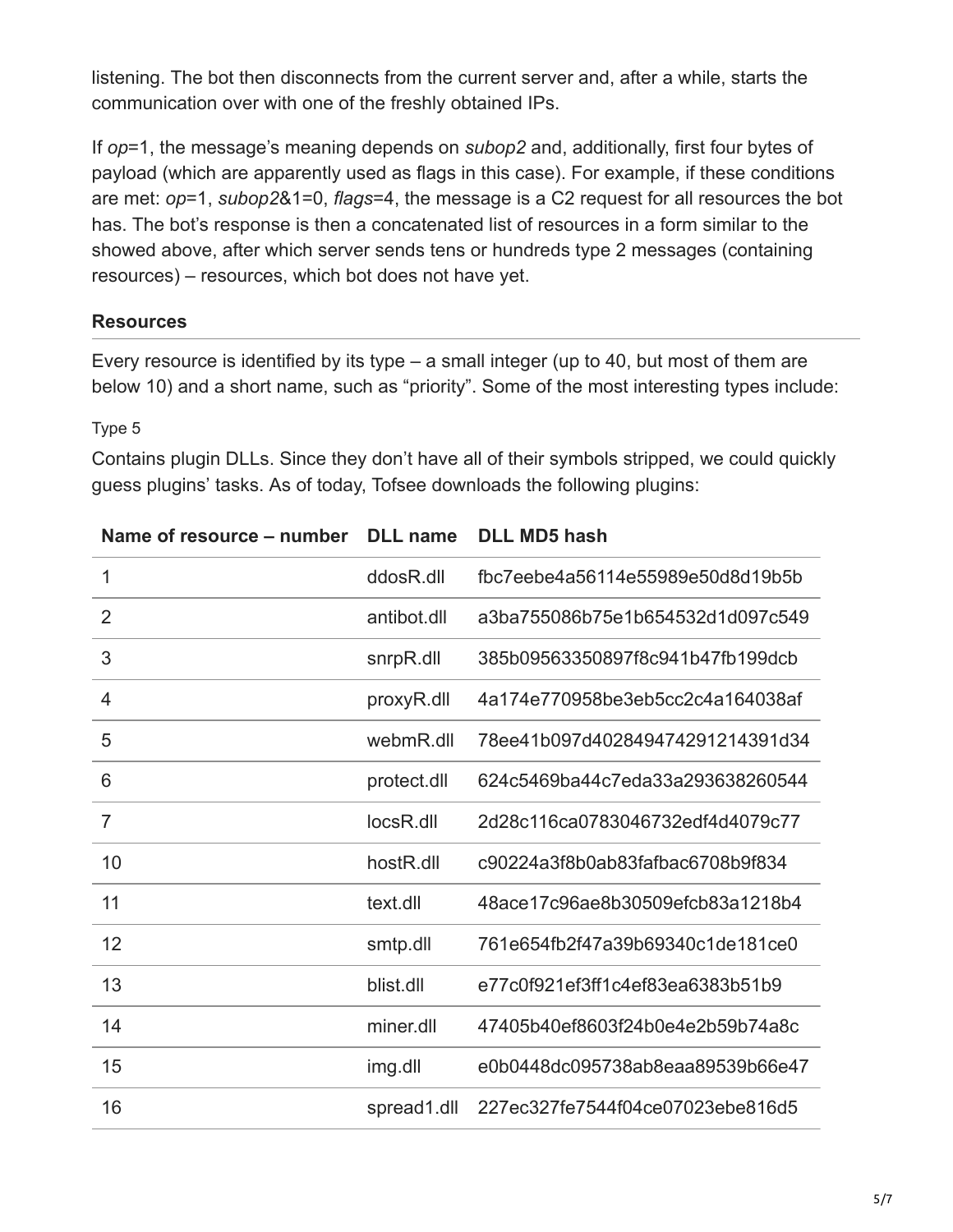| 17  |          | spread2.dll 90a7f97c02d5f15801f7449cdf35cd2d |
|-----|----------|----------------------------------------------|
| 18  | sys.dll  | 70dbbaba56a58775658d74cdddc56d05             |
| 19  | webb.dll | 8a3d2ae32b894624b090ff7a36da2db4             |
| -20 | p2pR.dll | e0061dce024cca457457d217c9905358             |

Judging by these names, apart from spamming, Tofsee also has other functions, such as coordinated DDoS, or cryptocurrency mining (as it turns out, one of the resources being downloaded is a Litecoin miner).

## Type 11

Contains periodically updated scripts in an atypical language, which are used to send spam. Example script:

The language is slightly similar to assembly – for example "J" as the first character in line means *jump*, and "L" – defines *label*. Script contains macros, which are substituted into other text at runtime – for example *%ATTNAME1*.

## Type 7

Contains general purpose macros. The name of these resources is the same as macro's they describe, for example *%DATE\_RAN\_SUB* (likely abbreviation of *DATE RANDOM SUBJECT*). The resource content is a newline-separated list of substitutions, for example:

Since some of the variables need to contain literal newline character, several macros are hardcoded in binary for that very purpose, for example *%SYS\_N*.

## Type 8

Contains local macros. Since different email scripts might want to use macros with the same name, but different content, some of the macros are local. The resource names are of *NUM%VAR* form, for example *1819%TO\_NAME*, where 1819 is number of the script being the scope of macro *%TO\_NAME*.

Variable substitutions are recursive, as seen on aforementioned example of *%DATE\_RAN\_SUB* – macros can contain other macros. The script language also allows for more complicated constructs, such as *%RND\_DIGIT[3]*, meaning three random digits (often used in color's hexadecimal description), or *%{%RND\_DEXL}{ %RND\_SMILE}{}*, meaning a random choice between *%RND\_DEXL*, *%RND\_SMILE* and an empty string. As we can see the language is quite flexible.

Rest of the types contain only a handful of resources and are less interesting from our perspective, so we will skip their description in this article.